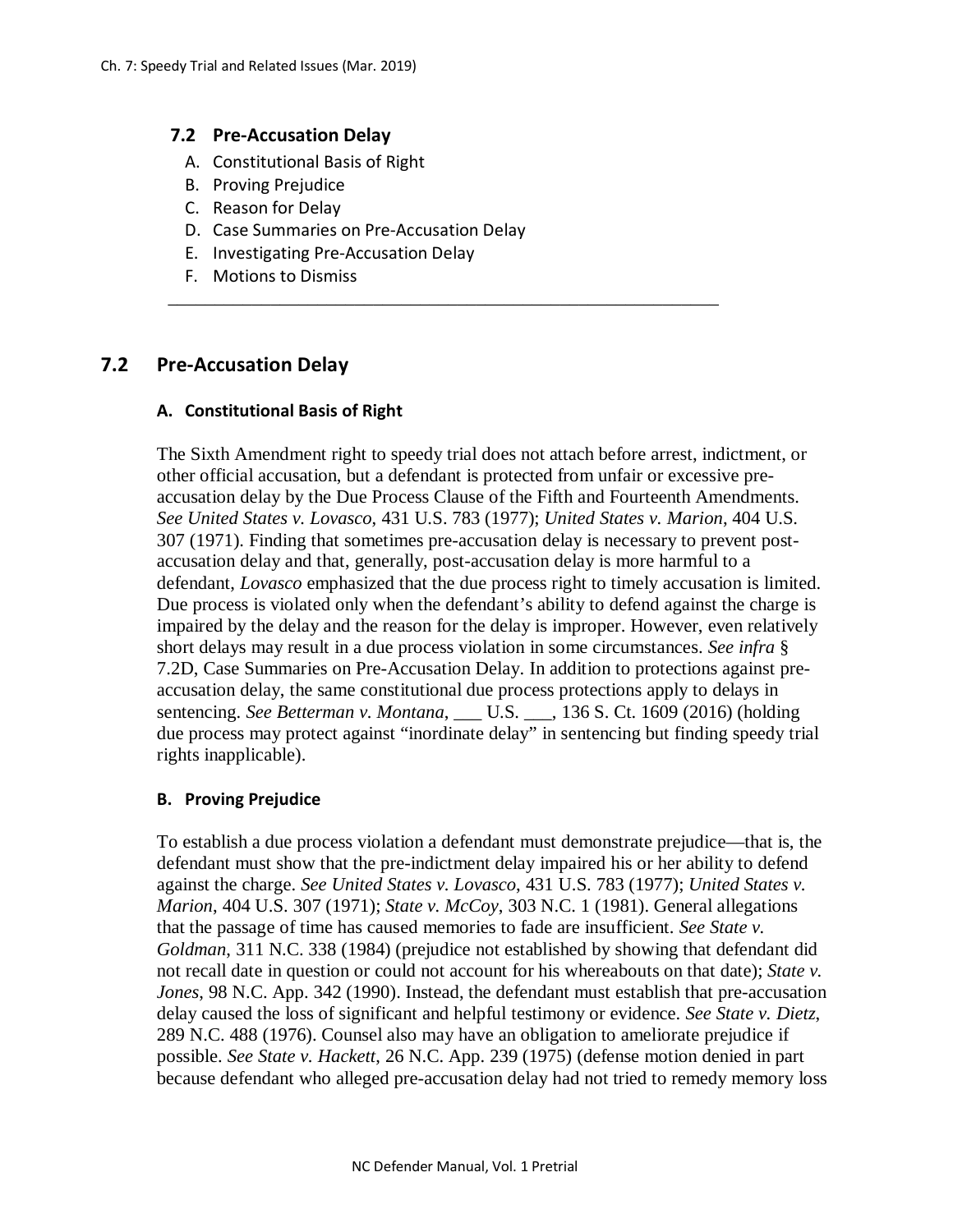regarding underlying incident by moving for a bill of particulars or moving for discovery of the information).

# **C. Reason for Delay**

A court reviewing pre-accusation delay not only must find actual prejudice, but also must consider the reason for the delay. *See United States v. Lovasco*, 431 U.S. 783 (1977). Delay in prosecution might be attributable to investigation, negligence, administrative considerations, or an improper attempt to gain some advantage over the defendant. To establish a due process violation, the defendant must show that the delay was intentional or at least the result of gross negligence or deliberate indifference on the part of a state actor.

**Delay in violation of due process.** U.S. Supreme Court and North Carolina decisions generally require proof of intentional delay by the State to show a due process violation. *See United States v. Gouveia*, 467 U.S. 180 (1984) (stating that due process requires dismissal of an indictment if the defendant proves that the government's delay caused actual prejudice and was a deliberate mechanism to gain an advantage over the defendant); *State v. Graham*, 200 N.C. App. 204 (2009) (applying same two-pronged test).

Proof of intentional delay may not be required in all cases, however. The government in *Lovasco* conceded that recklessness on the part of the State in failing to prosecute may give rise to a due process violation. *Lovasco*, 431 U.S. at 795 n.17; *see also State v. McCoy*, 303 N.C. 1 (1981) (describing showing required for due process violation and suggesting but not resolving that intentional delay may be required to establish violation). Justice Stevens, dissenting in *Lovasco*, suggested further that when the government had no reason for the delay, a constitutional violation may arise. 431 U.S. at 799–800. The Court of Appeals for the Fourth Circuit, interpreting *Lovasco*, has held that the proper approach to determining whether due process is violated is to balance the prejudice to the defendant against the reasons for the delay. *See Howell v. Barker*, 904 F.2d 889 (4th Cir. 1990) (defendant need not demonstrate an improper motive on the part of the prosecutor); *Jones v. Angelone*, 94 F.3d 900 (4th Cir. 1996) (following *Howell*, but noting that most other circuits do not use balancing approach and require a defendant to show that the government intentionally delayed prosecution to obtain an unfair tactical advantage or for other bad faith reasons); *see also State v. Dietz*, 289 N.C. 488 (1976) (in case decided before *Lovasco*, N.C. Supreme Court applied balancing approach).

**Excusable delay.** Courts have found no violation of due process where a delay in prosecuting a case is attributable to the exigencies of investigation. *See United States v. Lovasco*, 431 U.S. 783 (1977) (investigative delay acceptable; investigation before indictment should be encouraged); *accord State v. Goldman*, 311 N.C. 338 (1984); *State v. Netcliff*, 116 N.C. App. 396 (1994) (holding that pre-indictment delay was acceptable, based in part on end date of undercover drug operation in relation to date of indictment), *overruled in part on other grounds by State v. Patton*, 342 N.C. 633 (1996); *State v.*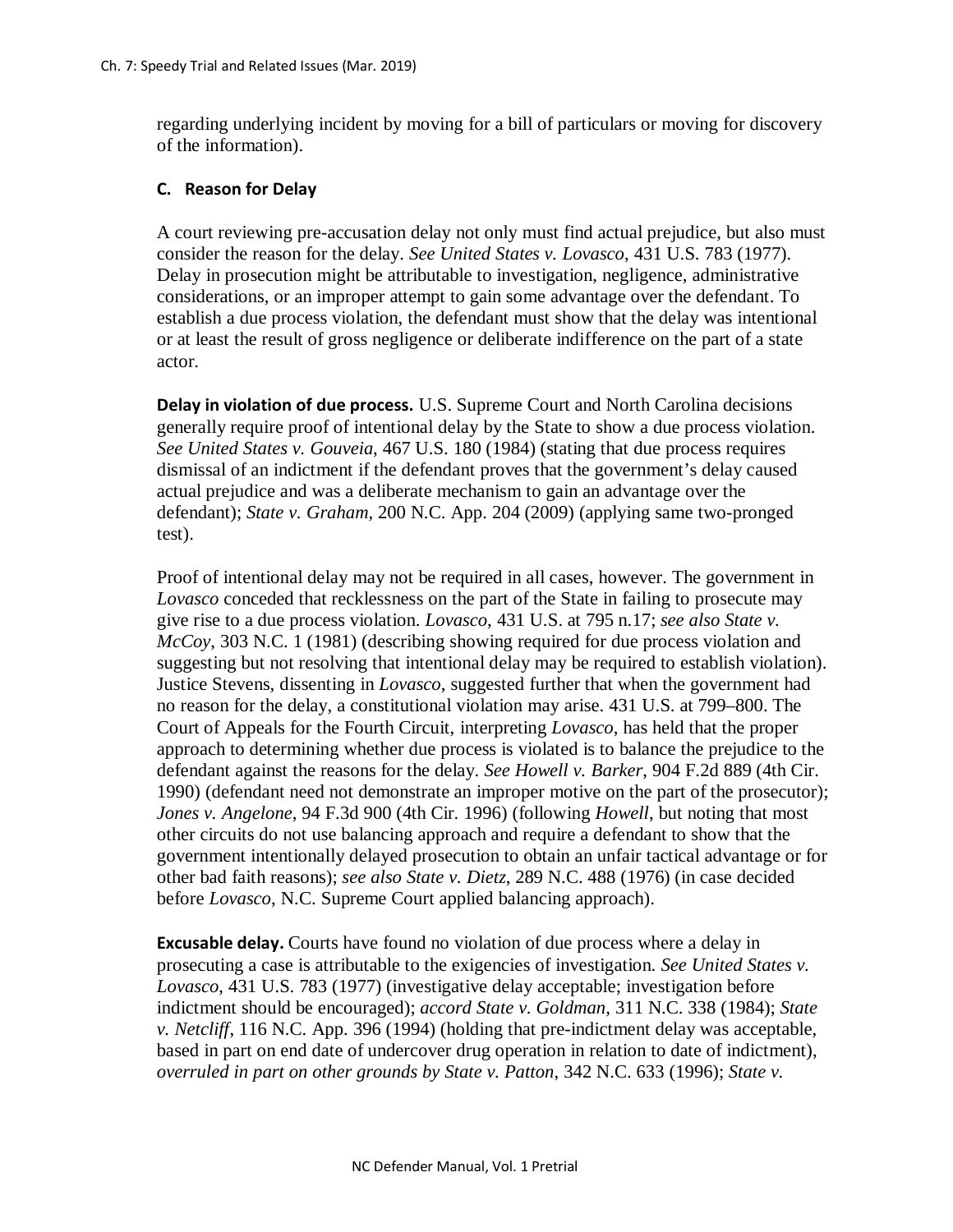*Holmes*, 59 N.C. App. 79 (1982) (delay excusable where necessary to protect identity of undercover officer).

Also, courts have found no constitutional violation where the delay in prosecution is the result of delay in reporting crimes to law enforcement. *See State v. Martin*, 195 N.C. App. 43 (2009) (delay of six years before Department of Social Services reported sexual offenses against child; DSS is not the prosecution or the State for purposes of delay inquiry); *State v. Stanford*, 169 N.C. App. 214 (2005) (fifteen year delay before victim filed report of sexual offenses committed when she was thirteen and fourteen years old); *State v. Everhardt*, 96 N.C. App. 1 (1989) (offense reported three years after commission), *aff'd*, 326 N.C. 777 (1990); *State v. Hoover*, 89 N.C. App. 199 (1988) (sexual offense against child not reported for six years, then prosecuted promptly).

# **D. Case Summaries on Pre-Accusation Delay**

**Due process violation found.** In the following cases, the courts found a due process violation.

*State v. Johnson*, 275 N.C. 264 (1969) (due process violated by four to five year delay in prosecuting defendant where reason for delay was that law enforcement hoped to arrest an accomplice and pressure defendant to testify against the accomplice once he was arrested; court found prejudice where pre-accusation delay led to defendant serving a prison term that might otherwise have run concurrently with earlier sentence)

*Howell v. Barker*, 904 F.2d 889 (4th Cir. 1990) (due process violated where State conceded that several year delay in prosecuting defendant resulted in lost witness and reason for delay was administrative convenience; court applied balancing test between prejudice and reason for delay)

*Ross v. United States*, 349 F.2d 210 (D.C. Cir. 1965) (per curiam) (seven month delay between offense and indictment violated due process where undercover officer made hundreds of drug buys during seven month period, officer could not specifically remember defendant, defendant could not recall events of date in question, and delay deprived defendant of opportunity to offer alibi witness)

**No due process violation found.** In the following cases, the court found no due process violation.

*State v. Floyd*, 238 N.C. App. 110 (2014) *reversed in part on other grounds*, 369 N.C. 329 (2016) (pre-accusation delay of two years did not cause prejudice where defendant failed to show that significant evidence was lost due to the delay)

*State v. Goldman*, 311 N.C. 338 (1984) (six year investigative delay in obtaining indictment did not violate due process where only prejudice was defendant's assertions of faded memory about dates and events in question)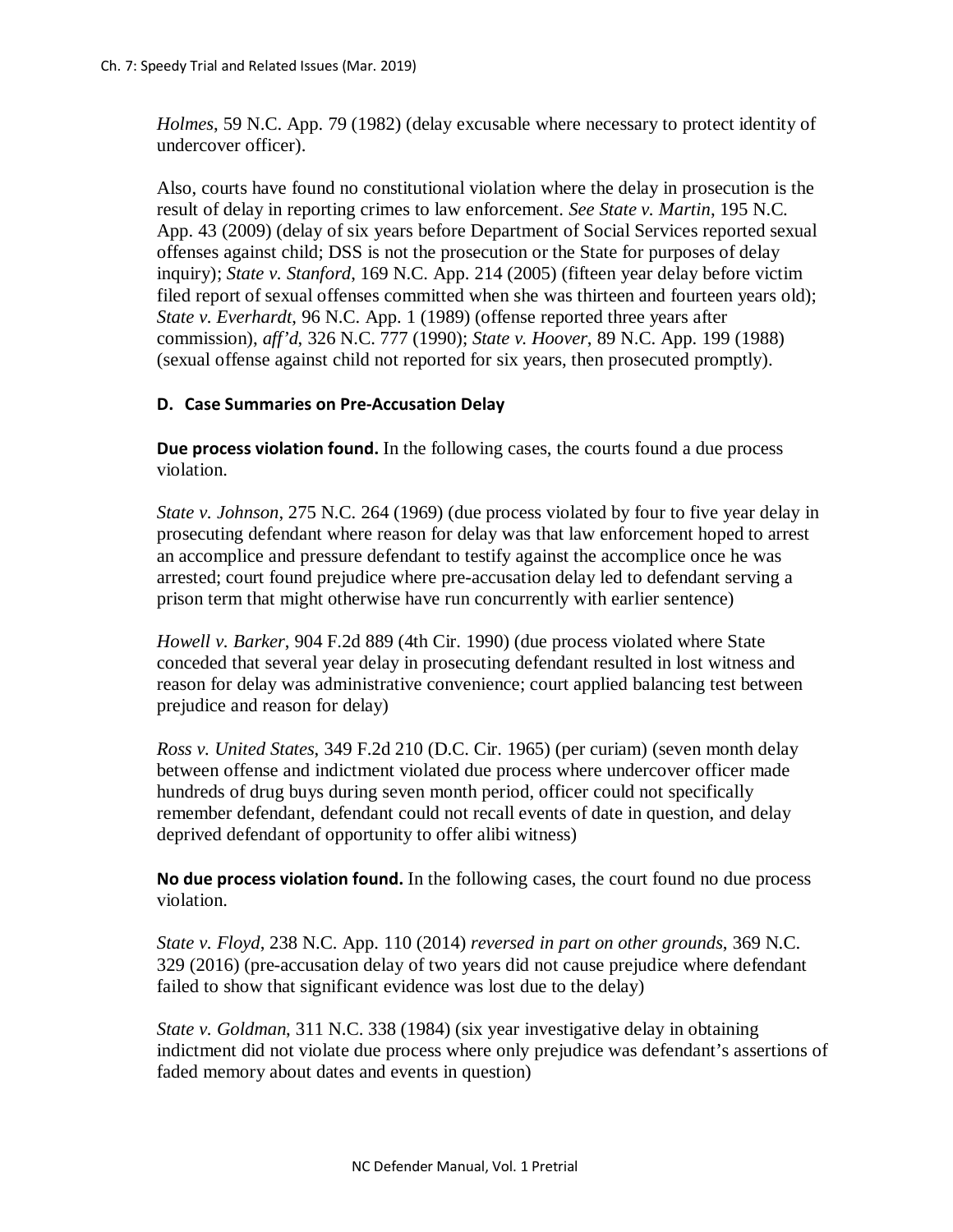*State v. McCoy*, 303 N.C. 1 (1981) (eleven month delay between offense and trial did not violate either due process or speedy trial right; reasons for delay were hospitalization of defendant and overcrowding of court docket, and defendant was unable to show specific prejudice)

*State v. Dietz*, 289 N.C. 488 (1976) (four and one half month delay between offense and indictment did not violate due process where reason for delay was to protect identity of undercover officer and only claim of prejudice was faded memory; court applied balancing test between reason for delay and prejudice)

*State v. Graham*, 200 N.C. App. 204 (2009) (general assertion of prejudice based on faded memory does not show actual prejudice; defendant did not claim that any particular witness would give testimony helpful to him)

*State v. Everhardt*, 96 N.C. App. 1 (1989) (spouse abuse case where three year delay in initiating prosecution was caused primarily by victim's procrastination in reporting abuse; defendant showed witness unavailability but did not prove that witnesses would have been available at an earlier time), *aff'd*, 326 N.C. 777 (1990)

*State v. Hackett*, 26 N.C. App. 239 (1975) (six month delay in prosecuting defendant to protect identity of undercover agent did not violate due process)

# **E. Investigating Pre-Accusation Delay**

If there has been a significant delay in bringing charges against your client, you should document the resultant prejudice. The following steps may be helpful.

- If defense witnesses cannot be found, do not automatically assume that your client was mistaken about their identity; investigate the possibility that the witnesses were previously available but have moved away.
- If important records or documents have been destroyed, find out when this occurred.
- If a defense witness can no longer recall significant facts, determine whether the situation would have been different at an earlier date.
- As you obtain access to warrants, witness statements, or other items in the prosecutor's file, establish the chronology and sequence of events. For example, you should note whether a witness complaint predates the arrest warrant by many months; if so, you can point out to the court that the State had the evidence necessary to charge the defendant at an earlier date.
- Collect jail and prison records to establish that your client was in custody during the delay, could have been served with the charges by the State, and was deprived of the opportunity to receive a concurrent sentence.
- Document any other steps taken by the defendant or defense counsel to mitigate potential prejudice stemming from the delay, whether successful or not.